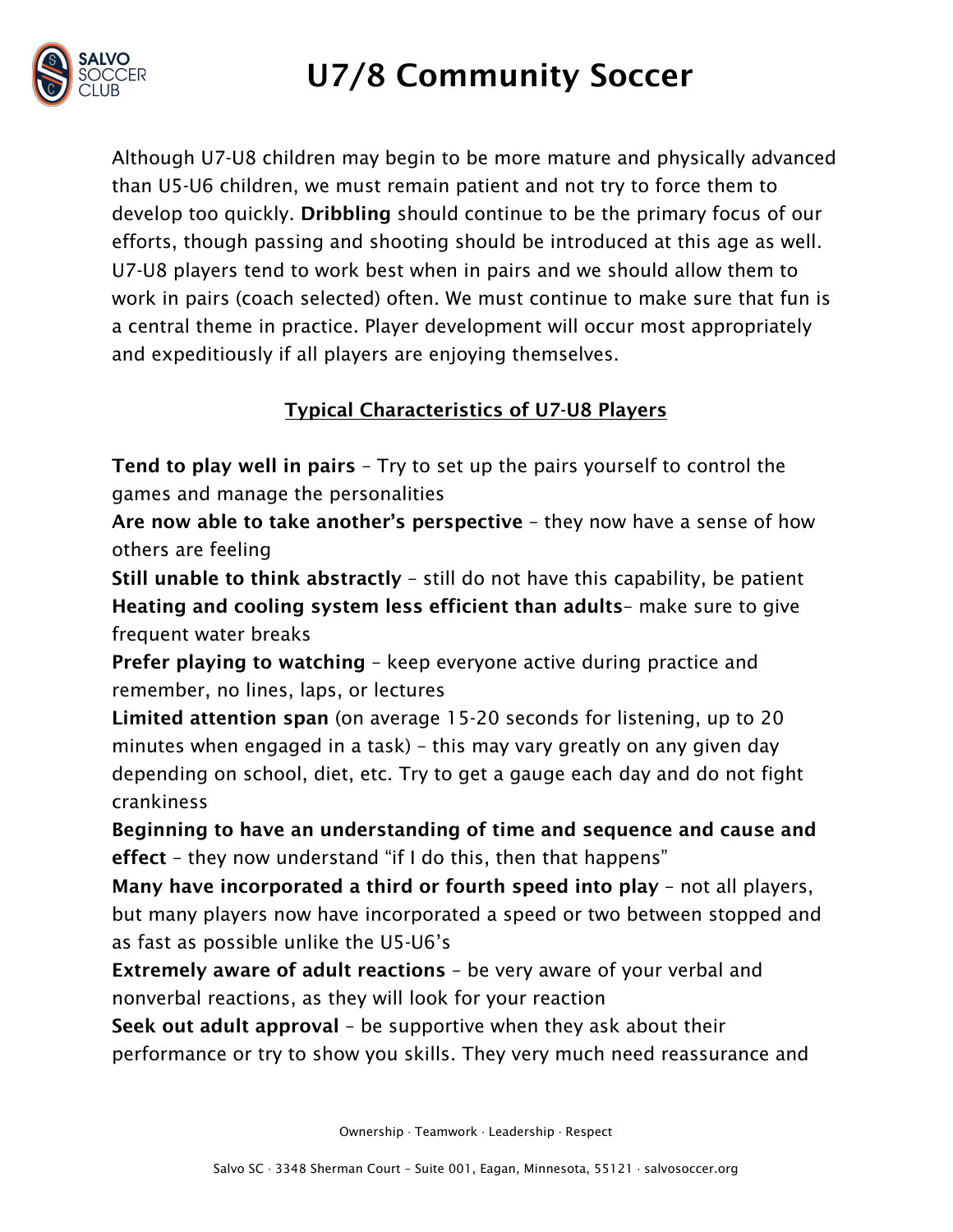

# U7/8 Community Soccer

you need to help build their confidence to feel free to experiment and try new things

Becoming aware of peer perception – a social order is beginning to develop, be sensitive to this.

Wide range of abilities between children at this age - children all develop at varying paces. You may have an 8 year-old who seems more like a 10 year-old and one that seems more like a 6 year-old on the same team. Your challenge is to manage this range in your practices in a way that challenges each player at a level that is reasonable for each players individual development.

Some will keep score – the competitive motors churn faster in some than others. Surely some parents are fueling the motors with their own comments/reactions. Regardless, we do not need to stress winning and losing at this age – it's not important. When the emphasis focuses on results, player development is sacrificed.

Beginning to develop motor memories – by attempting and repeating fundamental technical skills they are training their bodies to remember certain movements

Less active imaginations than U5-U6 players – still have active imaginations by adult standards, but some of the silliness that 6 year old players exhibit will not be appreciated by this group. Still use their imaginations; just watch their reactions to games to read how far you can go with things.

#### Skill Coaching Priorities

- EMPHASIZE Dribble with all sides & surfaces of both feet
- Dribble out of trouble rather than just kick
- Dribble past someone to penetrate
- Dribble using a move to beat a player or quickly change directions
- $\cdot$  Shielding to keep the ball away from opponent
- Soft first touch for control
- $\cdot$  Introduce shooting technique using the laces
- $\cdot$  Introduce passing using the inside and outside of the foot
- Introduce Juggling HOMEWORK
- Keep it active and FUN! No laps, lines, lectures